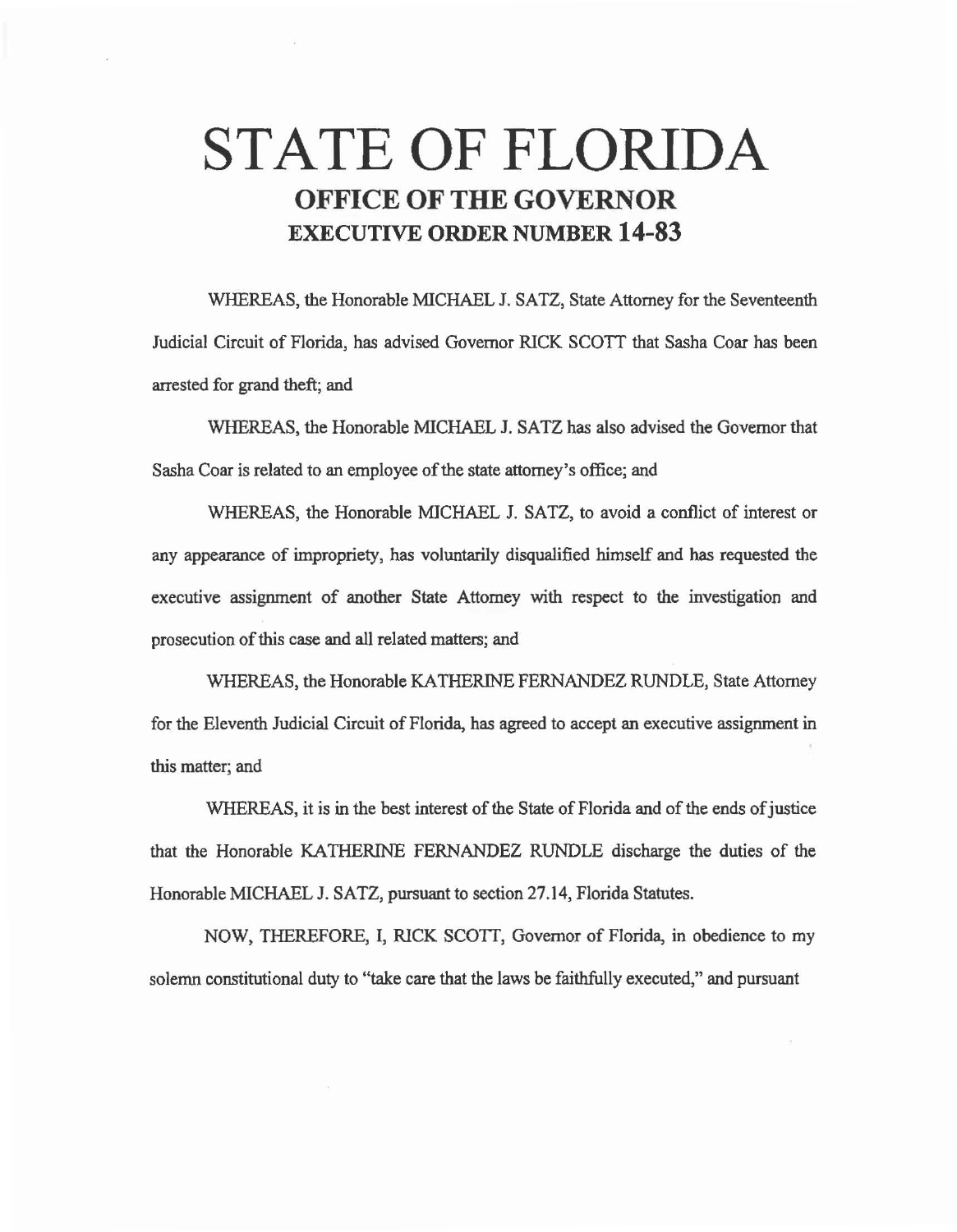to the Constitution and laws of the State of Florida, issue the following Executive Order, effective immediately:

### Section 1.

The Honorable KATHERINE FERNANDEZ RUNDLE, State Attorney for the Eleventh Judicial Circuit of Florida, referred to as the "Assigned State Attorney," is assigned to discharge the duties of the Honorable MICHAEL J. SATZ, State Attorney for the Seventeenth Judicial Circuit of Florida, as they relate to the investigation, prosecution and all matters related to Sasha Coar.

## Section 2.

The Assigned State Attorney or one or more Assistant State Attorneys and Investigators, who have been designated by the Assigned State Attorney, shall proceed immediately to the Seventeenth Judicial Circuit of Florida, and are vested with the authority to perfonn the duties prescribed herein.

### Section 3.

All residents of the Seventeenth Judicial Circuit are requested, and all public officials are directed, to cooperate and render whatever assistance is necessary to the Assigned State Attorney, so that justice may be served.

## Section 4.

The period of this Executive Assignment shall be for one (1) year, to and including March 6, 2015.